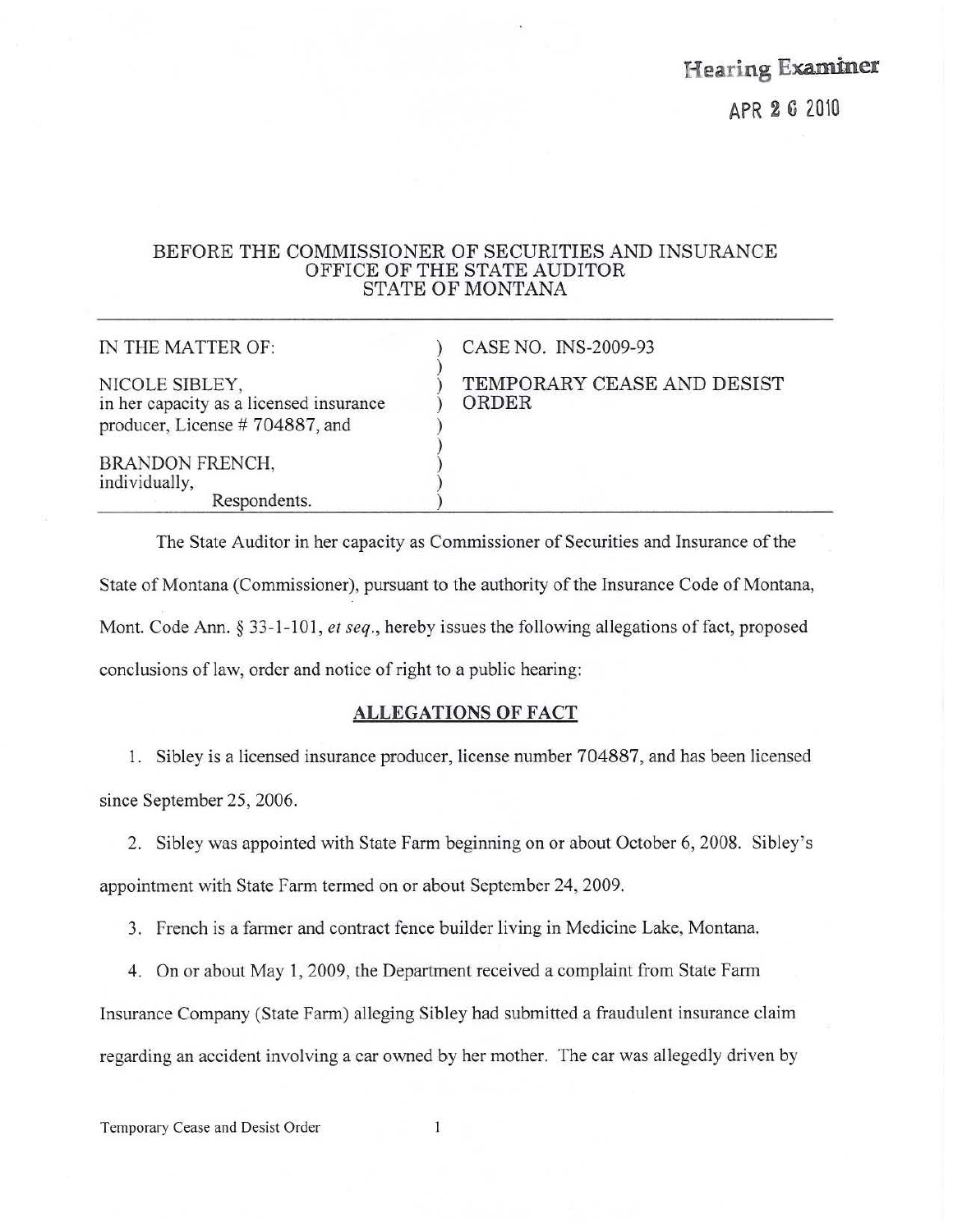French, Sibley's boyfriend and father of her child, when the accident occurred. The claim is against French's insurance policy, but Sibley and her mother are the parties who would benefit were the claim paid.

3. Investigator Catrina Higgins (Higgins) investigated this matter. Pursuant to standard investigation procedures, Higgins obtained a copy of State Farm's claims file relevant to the claim. Higgins also spoke with French and Sibley, as well as State Fann's fraud investigator, Kirk Linse (Linse).

4. Higgins' investigation indicates Sibley filed the claim against French's policy with an inaccurate date for the accident. The claim indicated the date of loss as March 27, 2009. However, it appears the second repair shop to inspect the vehicle after the accident saw it on March 6, 2009, three weeks prior to the alleged accident. On or about May 1, 2009 Linse taped interview his interview of Sibley during which Sibley admitted she "picked the day out of the air" for when the accident allegedly occurred. Interview transcript, page 13. She further indicated to Linse that her standard practice is to file claims with dates she "picked out of the air." Id. In an interview conducted by State Farm representative Eric Rude on or about April 24, 2009, French indicated the accident occurred on March 27, 2009. Interview transcript page 2. French then threatened Linse he would obtain an attorney to force State Fann to pay the claim.

5. Additionally, the mechanics who viewed the damage to the fuse box indicated they did not know how the damage could have been caused by the accident as it was described by Sibley and/or French. It also appeared either French or Sibley asked one repair shop to alter the date on the repair order for the vehicle in question.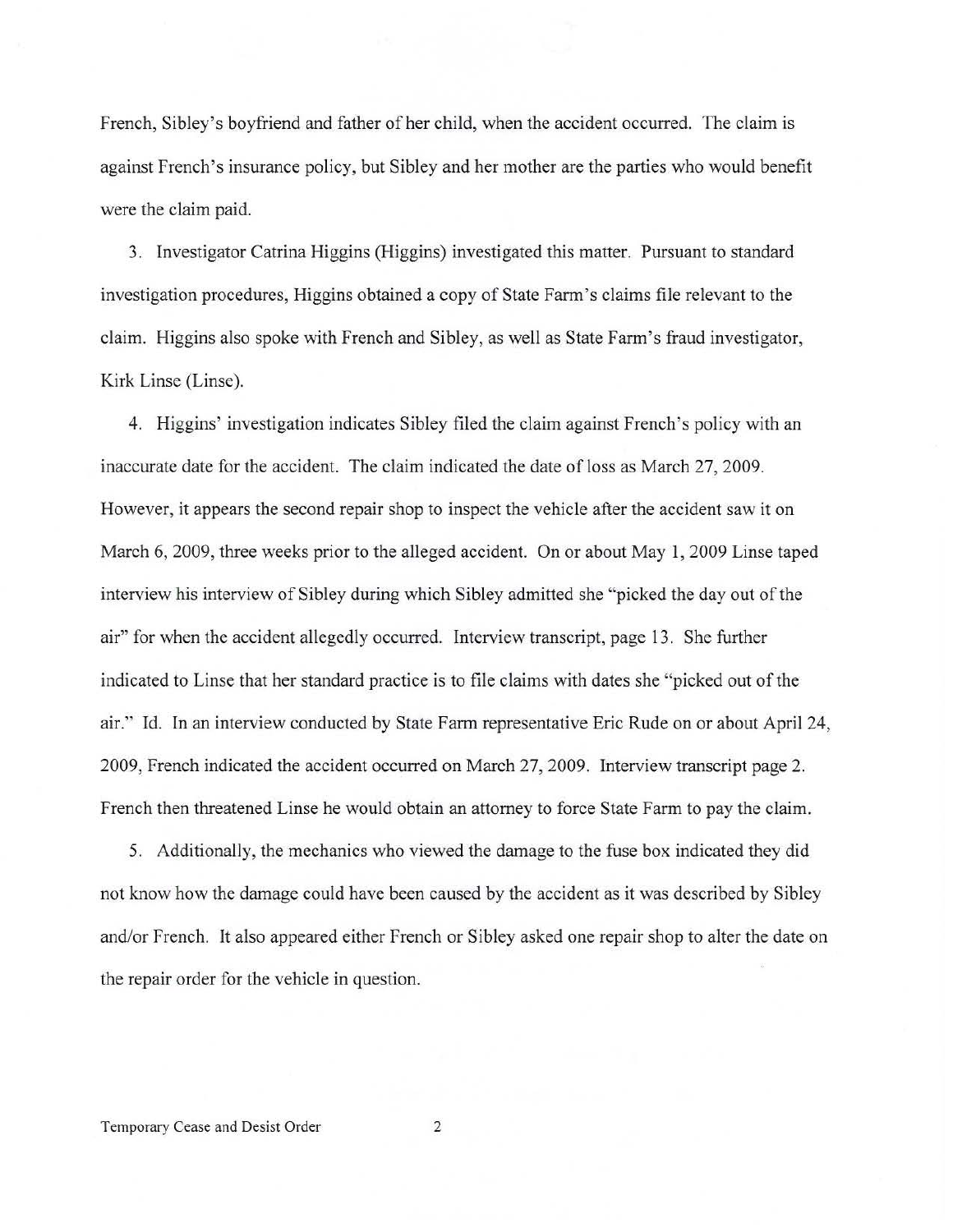#### CONCLUSIONS OF LAW

1. The Commissioner has jurisdiction over this matter pursuant to Mont. Code Ann. § 33·1·101, *et seq.* 

2. Pursuant to Mont. Code Ann. § 33-1-1202 (1), a person commits the act of insurance fraud when the person presents an insurer a written statement containing false information concerning any fact as part of a claim for payment, for the purpose of obtaining money.

3. Pursuant to Mont. Code Ann. § 33-1-1202 (2), a person commits the act of insurance fraud when the person assists, abets, solicits, or conspires with another to make any written or oral statement, containing false, incomplete, or misleading information concerning any fact or thing material to support of a claim for payment or other benefit pursuant to an insurance policy.

4. Sibley violated Mont. Code Ann. § 33·1·1202 (I) by submitting claims to State Farm that contained false information, including a false date of loss and false information as to the state of the car as a result of the claimed accident for the purpose of obtaining the benefit of having the expenses paid for repairing the car she relied upon for transportation.

5. French violated Mont. Code Ann. § 33·1 · 1202 (2) by assisting and abetting Sibley in her false claim to State Farm by providing incomplete, false or misleading information in support of the claim.

6. Pursuant to Mont. Code Ann. § 33-17-1001 (1) (c), the Commissioner may suspend or revoke an insurance producer's license when that person violates a provision of the Insurance Code.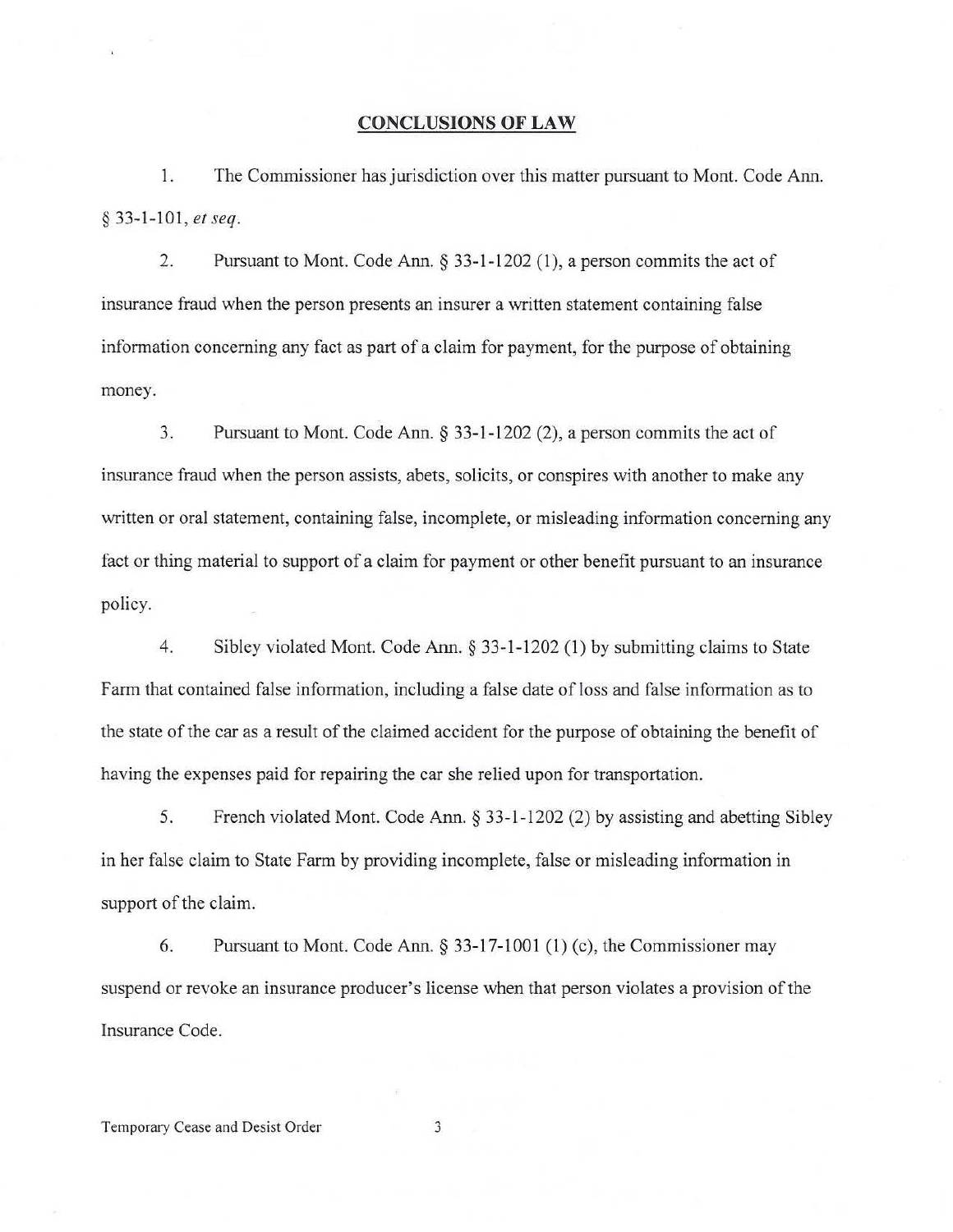7. Pursuant to Mont. Code Ann.  $\S 33-17-1001$  (1) (f), the Commissioner may suspend or revoke an insurance producer's license when that person, in conduct of the affairs under her license uses fraudulent practices or is untrustworthy or a source of loss and injury to the public.

8. Sibley violated Mont. Code Ann.  $\S 33-17-1001$  (1) (c) and (f) by violating the provisions of the Insurance Code found in Mont. Code Ann. § 33-1-1202 (1), showing Respondent uses fraudulent practices, is untrustworthy and is a source ofloss and injury to the public.

### ORDER

Pursuant to Mont. Code Ann. § 33-17-1001, it appears to the Commissioner that the above named Respondents committed acts constituting violations of the Insurance Code of Montana, including acts constituting insurance fraud, and, therefore, hereby orders Respondents to cease and desist any actions or activity wherein Respondents act in violation of the Insurance Code of Montana.

#### NOTICE

Respondents are notified that the Commissioner has issued this order temporarily ordering them to cease and desist violating the insurance code. If Respondents wish to contest the allegations herein, they shall make a written request for a hearing to Roberta Cross Guns of this office within 15 days of receipt of this order. The hearing shall then be held within 20 days of the Commissioner's receipt of the hearing request unless otherwise agreed by the parties. If no hearing is requested within 15 days of receipt of this order by Respondents, and the Commissioner orders none, this cease and desist order shall become pennanent.